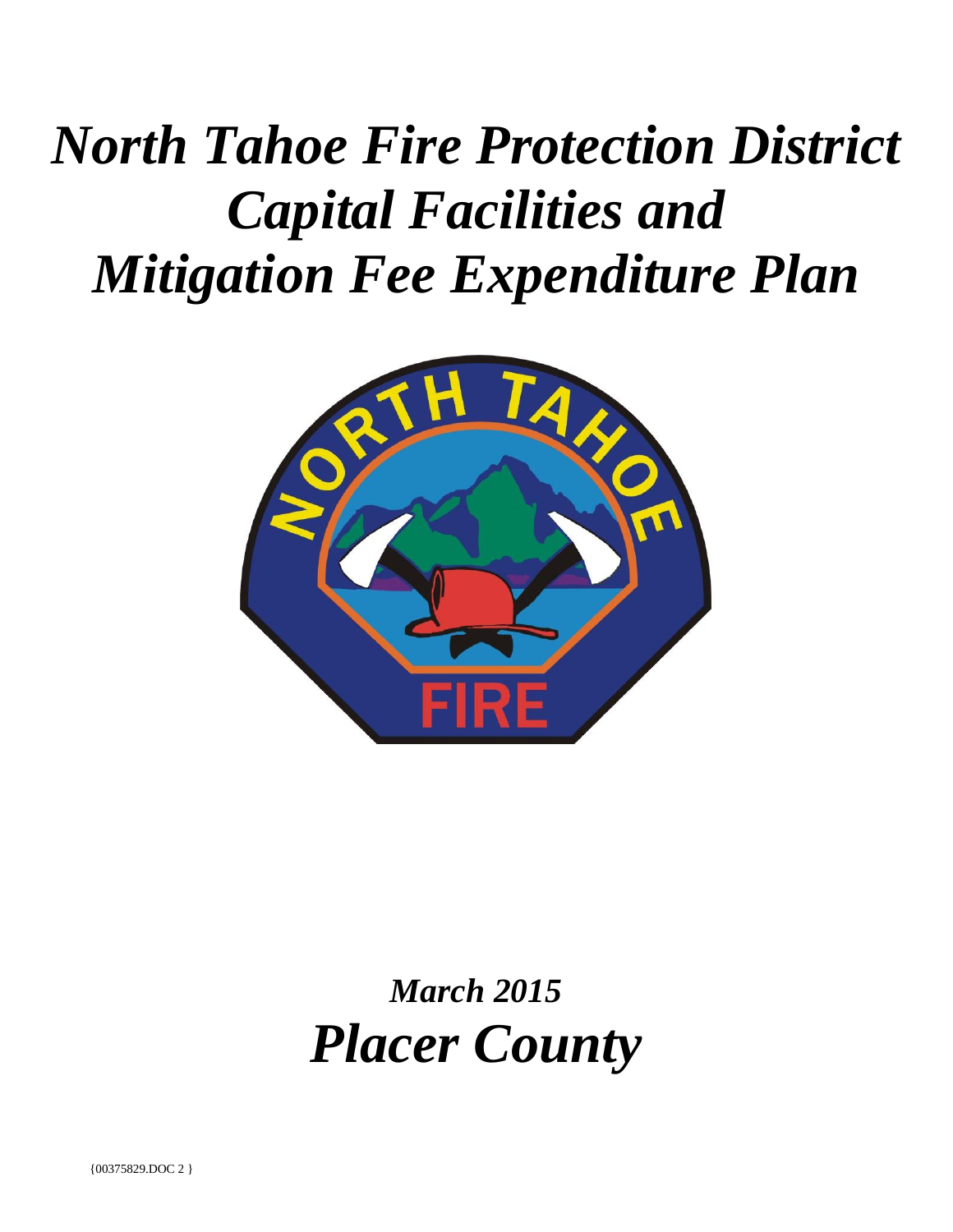### *Summary of the Mitigation Process*

In light of the Tahoe Regional Planning Agency (TRPA) 2012 Regional Plan update and the improving state of the economy, growth is expected to continue in the Lake Tahoe basin. The increase in protection inventory and service population has served to spread existing assets of public agencies over a substantially larger service base. The North Tahoe Fire Protection District has experienced an increase in the amount of building inventory to protect. This development has contributed to an increase in fire protection inventory, requiring a commensurate increase in firefighting infrastructure.

North Tahoe Fire Protection District is faced with growing capital improvement needs that exceed property tax increments. With the advent of Proposition 218, special tax or assessments are no longer valid revenue sources to keep pace with growth, new service and infrastructure demands. The North Tahoe Fire Protection District is utilizing a proactive approach to continue an existing level of service and to meet the future needs of the District.

Historical data about staffing and inventory has been gathered to develop estimates of adequate staffing levels and capital inventory. This information has been used to develop a fair and equitable mitigation fund equation. The total impact is analyzed by correlation between community growth and the increased need for fire prevention and protection services. The ultimate purpose of the mitigation fees is to provide a continuing level of service rather than a remedy for past development and to hopefully arrest the degradation of service levels.

In 1986 Assembly Member Cortese recognized the need for concise legislation concerning mitigation. AB 1600 is the result of hearings. Through delay, the effective date of AB1600 was January 1, 1989. AB1600 enacted Government Code Sections 66000-66003. This in effect requires local agencies imposing mitigation fees to specify the public improvement, segregate the monies collected in special accounts, re-examine the necessity for the expanded balance after 5 years, and refund the balance with accrued interest. In addition, local agencies imposing the fee for defined facility and improvements would be authorized to adopt and annually review a specified capital facilities plan.

AB 1600 required the North Tahoe Fire Protection District to go through an established process to enact a reasonable relationship between a development fee and the specified improvement that it will be used for. In simple terms, the North Tahoe Fire Protection District cannot arbitrarily charge a mitigation fee without first showing the relationship between impact of development and the fee being charged. A thorough analysis of this process was met was completed in 2000 and 2007. In 2013 another thorough analysis was conducted that established and confirmed the relationship between the impact of development and the fee being charged.

The final hurdle was the actual levy of fees. The California Attorney General issued the opinion that Special Districts cannot levy mitigation fees. However, the California Constitution allows Counties and Cities to levy mitigation fees. Through this process and by Resolution, Placer County has allowed the North Tahoe Fire Protection District to realize mitigation revenues. The content of this report will outline the spending plan for those fees collected up to and including the fiscal year 2014/2015, an inventory of the fees collected to this point and a proposal for a mitigation fee adjustment based on a generally accepted inflationary adjustment.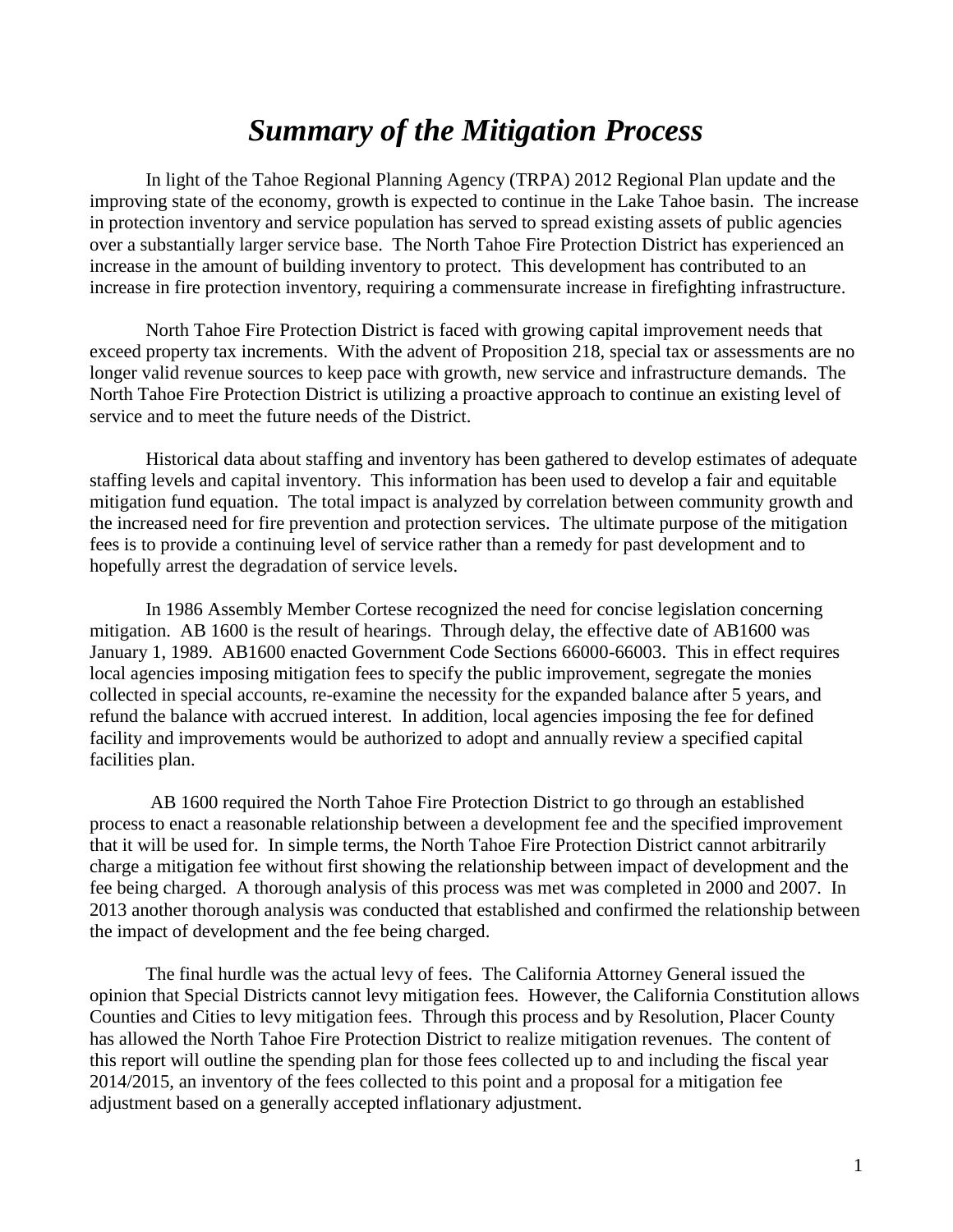### *Relationship Between Growth and Capital – Facilities Plan*

North Tahoe Fire Protection District continues to experience growth in fire inventory, as well as population, this trend is expected to continue for years to come. This development has contributed to an increase in calls for service and increased fire potential.

The recent trend of expanding small mountain cabins to expansive resort homes is creating larger homes with larger population potential. Many of these homes are vacation rentals, which carry increased risks with transient guests unfamiliar with the unusual fire and safety risks of forested and heavy snow areas. As the demand for fire and Emergency Medical Services capability increases through infill construction and "teardown" remodels, the ability to transport personnel and apparatus will degrade proportionally. The major arterial routes are critically congested and the projected increase in residents and visitors will only worsen the problem. The only plausible mitigation strategy is to maintain, upgrade or relocate staffed fire stations where response is timely, and to maintain enough redundancy in apparatus and equipment to act autonomously until assistance can arrive.

The continued growth will impact the District's ability to maintain the same level of service. The impact of this growth affects three aspects of the organization: (1) Personnel required (2) Fire Stations (3) Apparatus. Capital Mitigation fees may be used for specific items as clearly stated in AB 1600. Personnel cannot be funded with these fees. Development of fire stations and purchase of apparatus is allowed. North Tahoe Fire Protection District uses a systems approach to deliver services across the District. Each Station supports one another and apparatus are truly a system wide resource and all apparatus are available to all portions of the District. Thus it is appropriate that mitigation fees collected from one particular project or geographic area be used to support apparatus or facilities in another.

#### Personnel

Personnel cannot be funded with these fees.

#### Fire Stations

The Facilities Plan indicates the proposed expenditures for all existing facilities and those projected. Mitigation fees can only be used for Facility improvements directly related to growth. Funds shall not be used for replacement.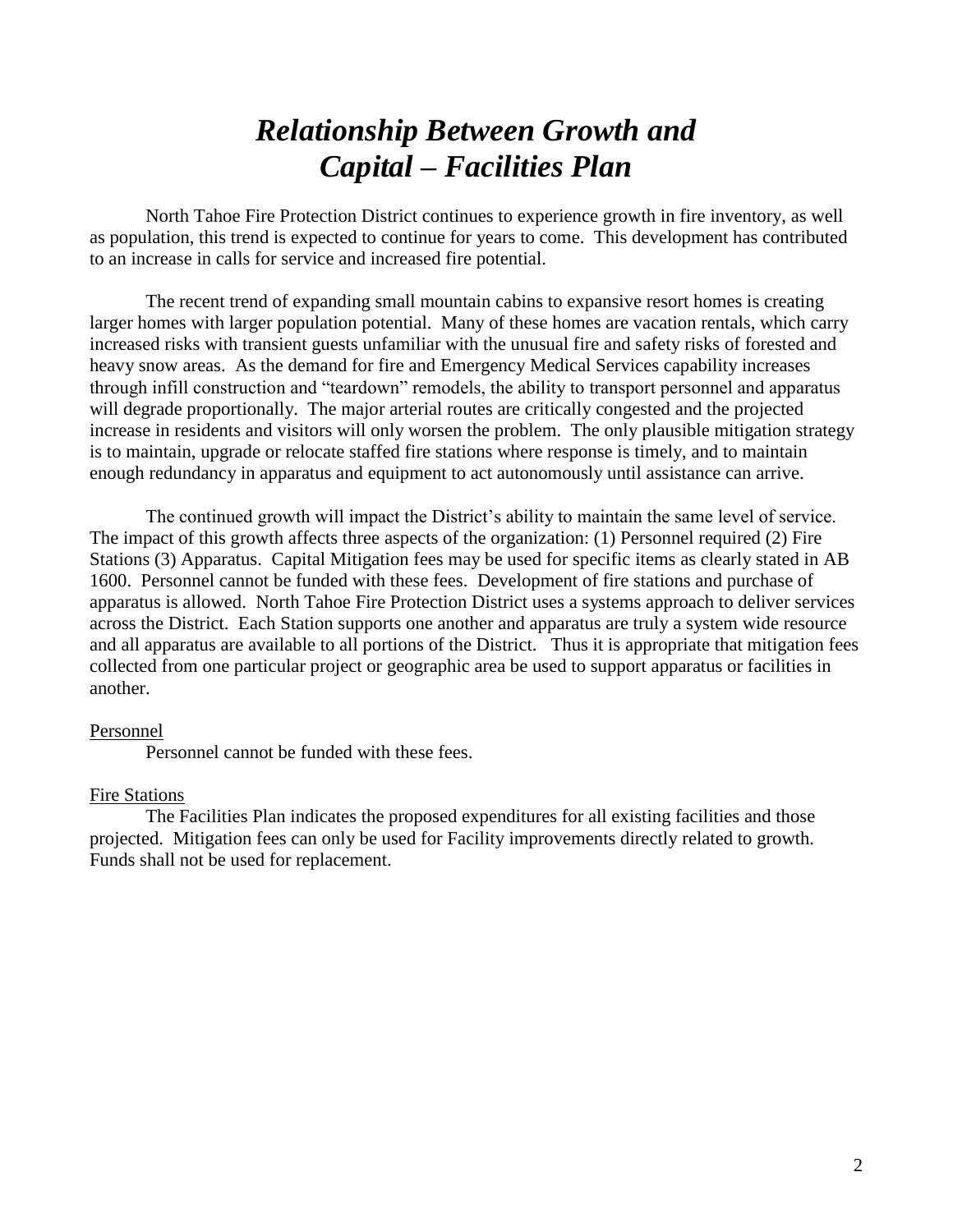# *Discussion of issues raised through public comment*

During the introduction of the Five year update to the District's AB1600 Mitigation plan, concerns were brought forward by community stakeholders. Concerns expressed included the population growth rate utilized by the District's AB1600 consultants (Goodwin Consulting Group) and the inclusion of facilities and equipment into the plan as they relate to new construction paying its fair share.

Goodwin Consulting Group used a 1.5% growth rate over 22 years (equaling 4,330 new residents and 540 new employees) which received considerable attention because the 2010 census numbers and some other indicators show a population decline coinciding with the recession starting in 2008. The 1.5% growth rate represents an average that is applied over a 22 year period. The growth rate for some years may be higher, while others may be lower. It is also important to note that the increase is applied to 2010 estimates, which reflect near-bottom economic conditions. The 11,172 resident populations represent the estimated residential population for 2013, which is based on the 2010 estimate provided by the County plus the average annual growth rate of 1.5% for the 3-year period from 2010 to 2013, the same formula as used in original mitigation plan study.

Another concern expresses was that 100% of certain projected new equipment and facilities were included into the plan rather than a reduced share being apportioned to new development. The question was also raised in discussion as to what standards and benchmarks the District uses to make plan updates and adjustments.

Wages and benefits make up greater than 70% of the cost to provide fire services, neither of which can be paid through collection of AB1600 mitigation fees. In essence, only 30% of the actual cost associated with providing additional fire protection services to future development are allocated under the Plan. In accordance with AB1600, the District placed specific facilities and equipment into the AB1600 mitigation plan in order to off-set anticipated increased demands on existing services by future development. Historically, the District collects \$60,000 to \$70,000 per year in mitigation fees and has never fully funded any single facility or apparatus.

Placement of essential fire apparatus and fixed facilities for community fire protection is a complex operational function that takes into account parameters outside the scope of AB1600, such as response times and staffing levels. National consensus standards are used for benchmarking and in future planning. The Insurance Services Office's *Fire Suppression Rating Schedule* and National Fire Protection Association, NFPA 1710 *Standard for the Organization and Deployment of Fire Suppression Operations, Emergency Medical Operations, and Special Operations to the Public by Career Fire Departments*, are two important national standards that assist in determining future needs.

The North Tahoe Fire Protection District will report annually the total number of AB-1600 qualifying projects, including data for square footage for residential, commercial and industrial properties and the associated fees collected.

To date, calendar year 2014, the District has collected \$105,311.69 on 104,269 square feet.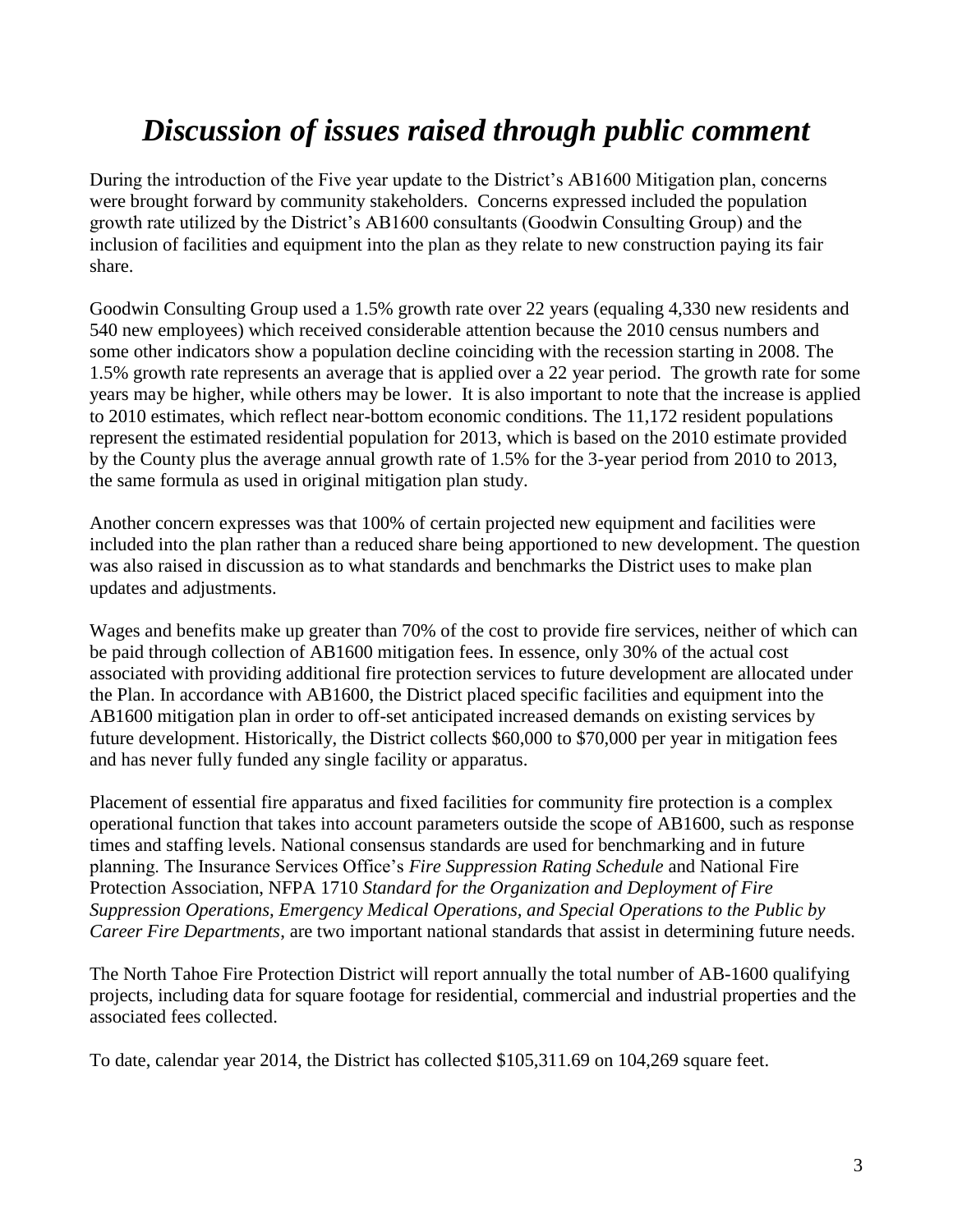## *Applicable California State Codes and National Fire Protection Association Standards*

#### **Fire District Station Facilities.**

The Fire District builds and maintains stations and facilities in accordance with the current California State Building Code, Electrical Code, Plumbing Code and Mechanical Code and Fire Code. Station and Facility construction must all meet requirements of the Nation Fire Protection Association (NFPA) for construction and maintenance. The following standards are examples of NFPA standards that apply to new facility project within the North Tahoe Fire Protection District.

- Standard 101 Life Safety Code
- Ch 1.1.2 The code addresses the construction, protection and occupancy features necessary to minimize danger to life from the effect of fire, including smoke, heat and toxic gasses created during a fire. Ch1.1.3 – The Code established minimum criteria for the design and egress facilities so as to allow prompt escape of occupants from buildings or, where, desirable, into safe areas within buildings.
- Standard 1500 Fire Department Occupational Safety and Health Program
- Ch 9.1.1 Facility Safety All Fire Department facilities shall comply with all legally applicable health, safety, building, and fire code requirement.
- A.9.1.1 where health, safety, building, and fire codes are not legally applicable to fire department facilities; steps should be taken to ensure that equivalent standards are applied and enforced. In absence of local requirements, the provisions of NFPA 1; Fire Code NFPA 70; NFPA 101, Life Safety Code; NFPA 5000, Building Construction and Safety Code should be applied.
- In addition, the workplace safety standards specified in 92CFR 1910, Occupation Safety and Health Standards, or an equivalent standard should be applied. Applicable requirements of the Americans with Disabilities Act (ADA) should be met.

#### **Fire Department Apparatus.**

The North Tahoe Fire Protection District operates several types of fire apparatus. Structural fire fighting engines are built in accordance with NFPA 1901; water tenders are built in accordance with NFPA 1903 Standard for mobile water supply fire apparatus; wildland fire apparatus are built in accordance with NFPA 1906; the District's aerial fire apparatus will be built in accordance with NFPA 1904.

NFPA Standard 1500 – Fire Department Occupational Safety and Health Program; Ch6 Fire Apparatus, Equipment, and Driver/Operators section 6.1.1 states fire departments shall consider safety and health as primary concerns in the specification, design, construction, acquisition, operation, maintenance, and inspection and repair of all fire department apparatus. The District will continue to meet this standard.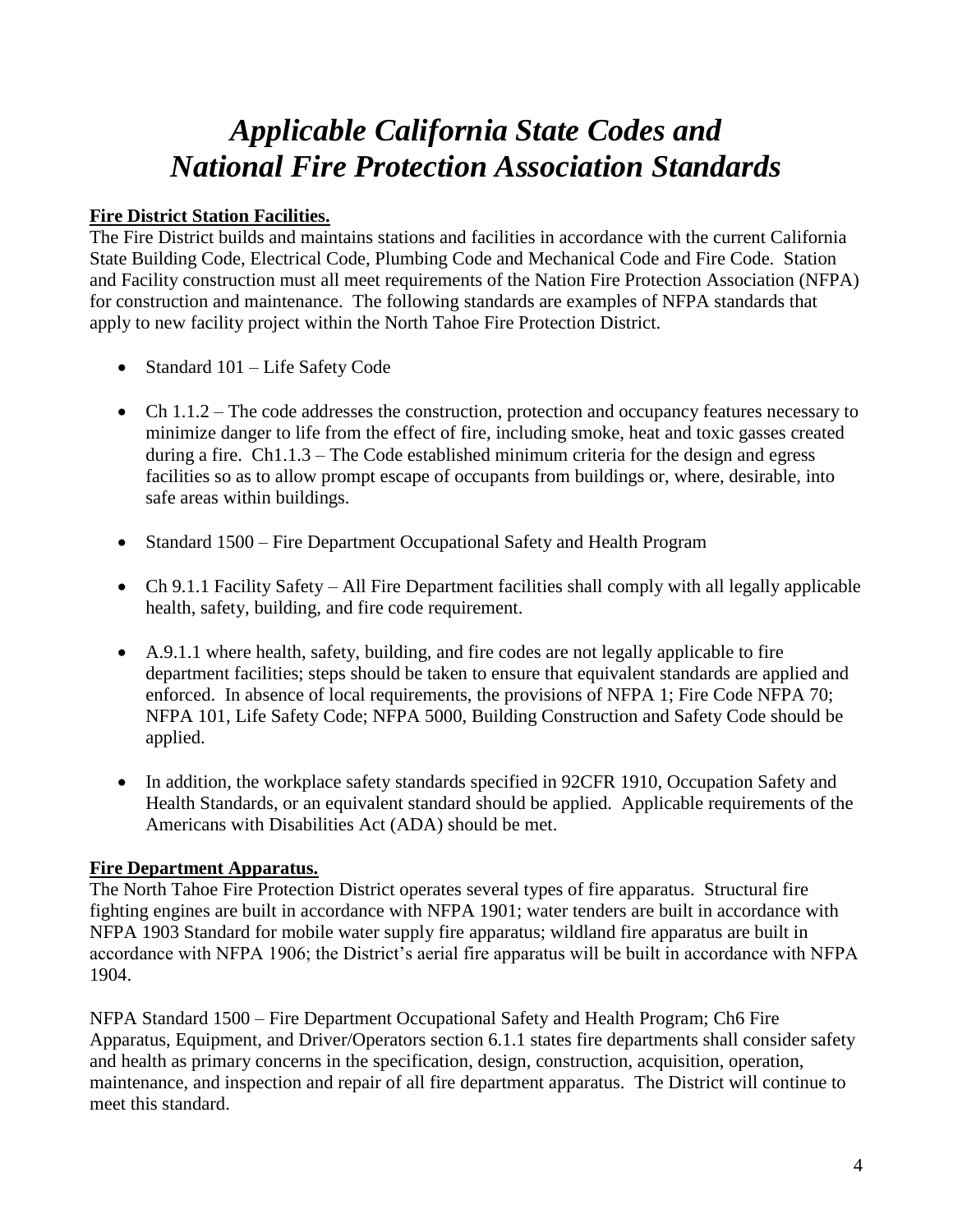#### **Fire Department Staffing.**

While staffing and personnel cannot be funded with Mitigation fees; the NFPA standard related to staffing is noted that staffing is an integral portion of fire attack and mitigation.

NFPA Standard 1710 – Organization and Deployment of Fire Suppression Operations, Emergency Medical Operations, and Special Operations to the Public by Career Fire Departments; Ch 4.3 Staffing and deployment states staffing in the fire department shall identify minimum staffing requirements to ensure that a sufficient number of members are available to operate safely and effectively. It is the District's intention to meet this standard.

| Demand Zone   | Demographics                           | Minimum Staff<br>to Respond | Response Time<br>(minutes)      | Meets<br>Objective |
|---------------|----------------------------------------|-----------------------------|---------------------------------|--------------------|
| Urban Area    | $>1,000$ people<br>$\frac{1}{2}$ sq mi | 15                          | 9                               | 90%                |
| Suburban area | $500 - 1000$<br>people / sq mi         | 10                          | 10                              | 80%                |
| Rural area    | $< 500$ people /<br>sq mi              | 6                           | 14<br>Directly                  | 80%                |
| Remote area   | Travel distance<br>$> 8$ mi            | 4                           | dependent on<br>travel distance | 90%                |

The following table from Ch 4.3.2 indicates minimum staffing and response times required by NFPA: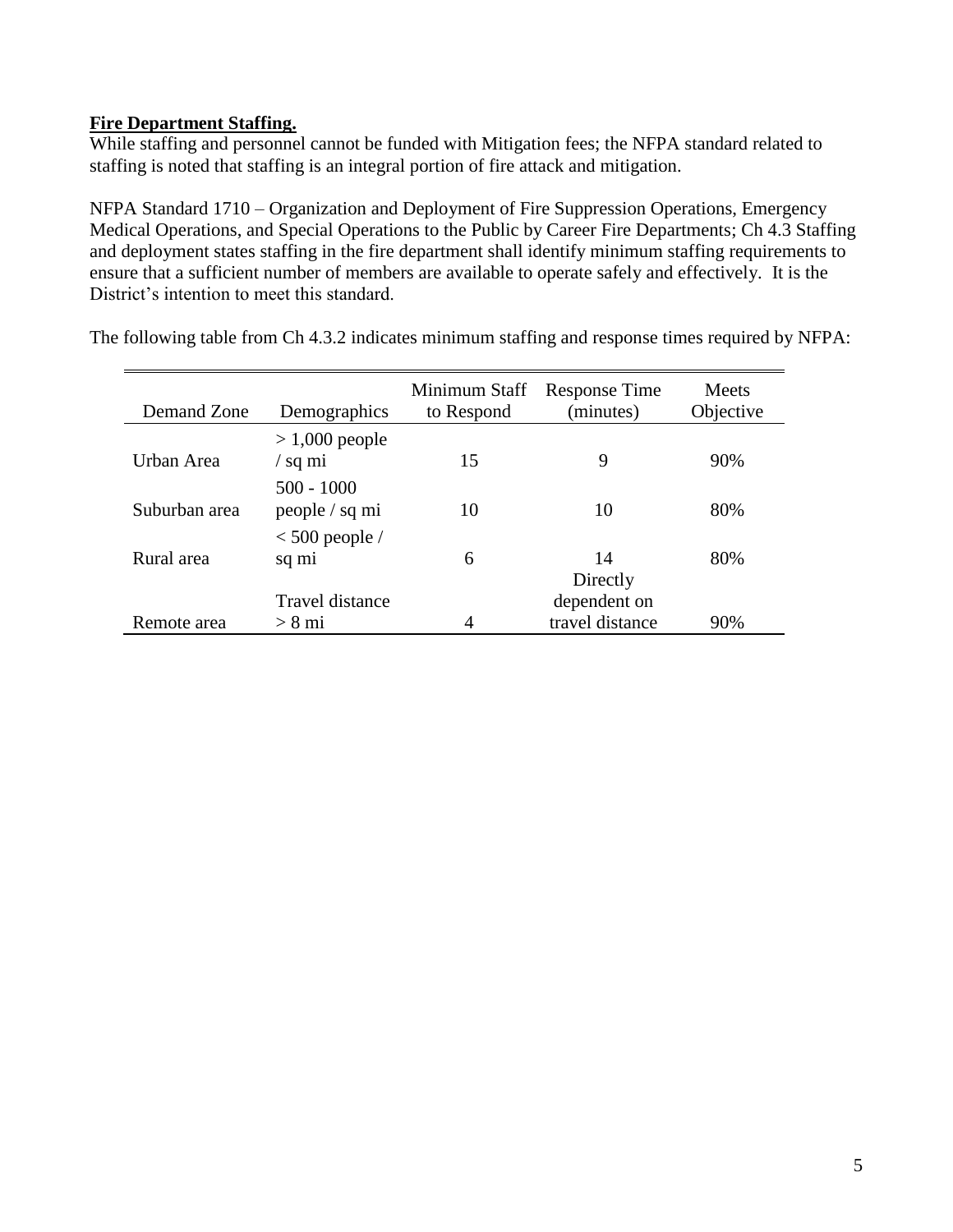### *North Tahoe Fire Protection District Physical Facilities – Expenditure Plan*

North Tahoe Fire Protection District personnel and equipment are quartered in five separate facilities. The stations are geographically distributed to provide coverage of the entire District. With the exception the new Public Safety Center Station 51, District stations are exceeding their designed capability; the apparatus rooms are filled to capacity; and no space is available for additional activities, equipment, or personnel, which will be required by growth. The facilities are as follows:

#### *Station 51 – 222 Fairway Dr., Tahoe City*

Station 51 is the headquarters station of the District, construction was completed in 2012. This building achieve a LEED "Gold" certification. The station is 20,027 sq. ft., single story with a full sub-floor or basement level; wood frame construction with steel columns and support beams on a concrete foundation. Chief Officers, Fire Marshal, Forest Fuels and administrative staff have offices on the first floor of the building along with 5 double deep, pull through apparatus bays (approximately 7,000 sq. ft.). Staff quarters and an emergency operations center are located on the lower floor. This station was constructed to meet the administrative needs of the District for the next 50 years but has already reached capacity in many ways.

#### *Future Funding Needs and allocations for Station 51:*

| 5 year - Minor Capital Improvements  | 50,000  |
|--------------------------------------|---------|
| 15 year - Minor Capital Improvements | 100,000 |
|                                      | 150,000 |

#### *Station 52 — 288 North Shore Blvd., Kings Beach*

Station 52 is located in Kings Beach, at the North end of the District. This station serves a large and dense population, much of which is an aging wood frame structures which have been converted to rental units. Additionally several large low income housing units have recently been added. Much of Kings Beach and Brockway is residential with narrow streets which can be barely passable with winter snows.

Built in 1956, Station 52 is a two story concrete block and wood structure. The building houses active engine companies, as well as some administrative offices. The station has three single bays and one double drive through bay. The single bays have 10' high doors, thus limiting the height of assigned apparatus. The drive-through bay has 12' doors and 14' side-to-side clearance.

The parcel of land that this station is located on has several restrictions that limit the District's ability to expand or retrofit this station. However in light of recent commercial development within the vicinity of this station, a significant remodel/upgrade must be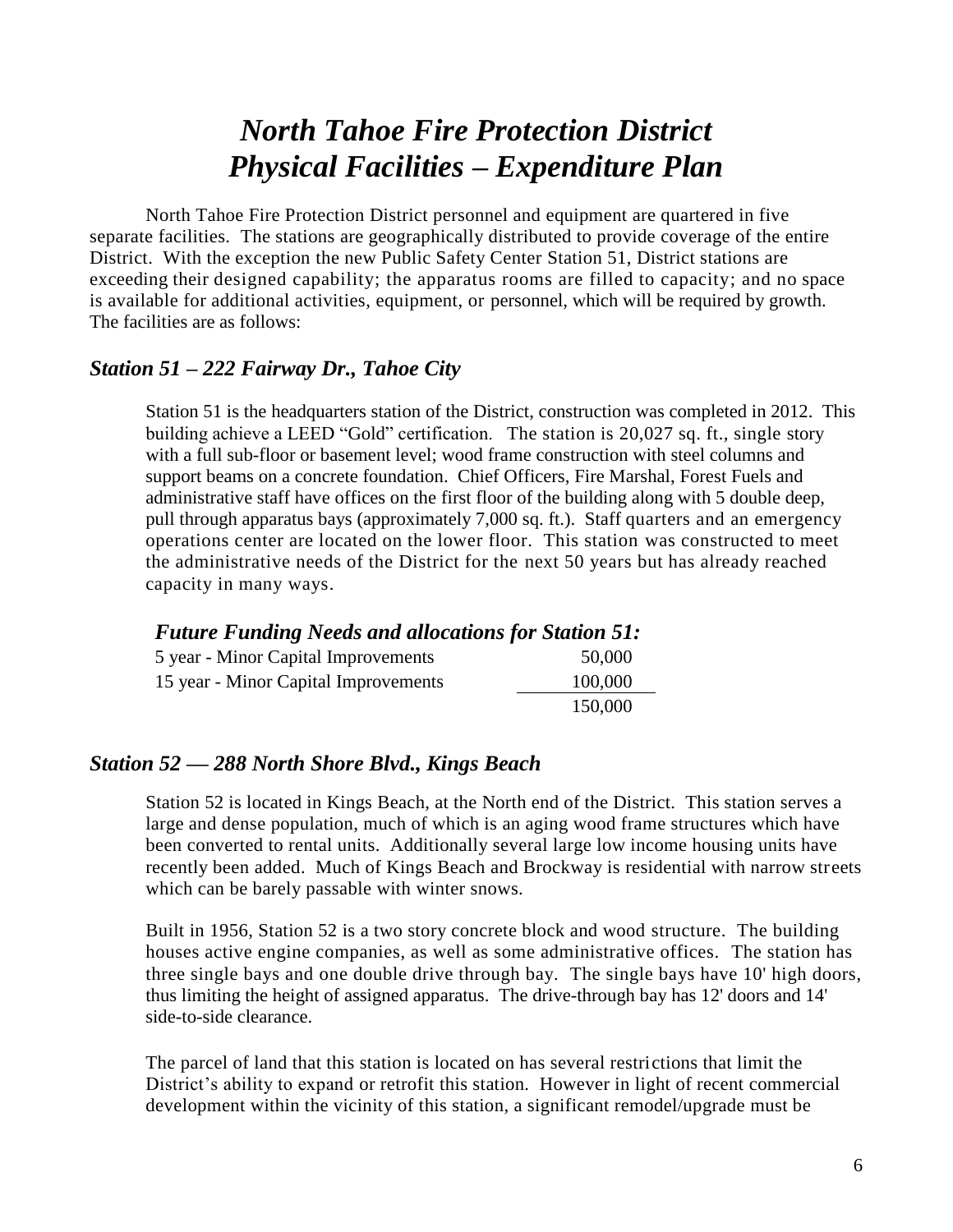considered. New development within the vicinity of this station has resulted in larger more dense occupancies requiring larger apparatus and more staffing. The cost for this remodel/upgrade would be significant.

Station 52 does not meet current State of California essential service building requirements. The costs of retrofitting the building to meet current standards would be significant.

### *Future Funding Needs and allocations for Station 52:* 5 year - Minor Capital Improvements 150,000 10 year - Upgrade/expansion/replacement 4,906,500 15 year - Minor Capital Improvements 150,000 5,206,500

### *Station 53 — 5425 West Lake Blvd., Homewood*

Station 53 serves the southernmost portions of the District. The area this station serves is much more remote than other areas of the District. From Station 53, the District provides contract EMS and automatic aide for fire response to areas of El Dorado County. Station 53 was built in 1962, constructed of concrete brick and wood construction.

Station 53 is a three single bay station with 12' high doors. The apparatus assigned to Station 53 barely fits in the apparatus bays; 31' apparatus is packed into 34' bays. Due to the area served; this station houses the water tender, one of the largest pieces of apparatus the District operates.

Station 53's quarters were built for 1 person resident staffing and are unsuitable for more than one person. Staffing increases due to growth have created a necessity to increase the size of quarters by adding a second bedroom and bathroom and remodel/expansion of the existing kitchen and living room.

Homewood Mountain Resort is currently in the process of expanding/upgrading their facilities. Their project would include additional commercial and residential buildings. This development will impact the District ability to provide service with current staffing levels. Serious consideration will have to be given to an upgrade/expansion of Station 53 to enable the District to provide adequate service by staffing this station with additional personnel. The cost for this upgrade/expansion would be significant.

Station 53 does not meet current State of California essential service building requirements. The costs of retrofitting the building to meet current standards would be significant

| <b>Future Funding Needs and allocations for Station 53:</b> |           |
|-------------------------------------------------------------|-----------|
| 5 year - Minor Capital Improvements                         | 75,000    |
| 7 year - Upgrade/expansion/replacement                      | 3,582,500 |
| 15 year - Minor Capital Improvements                        | 150,000   |
|                                                             | 3,807,500 |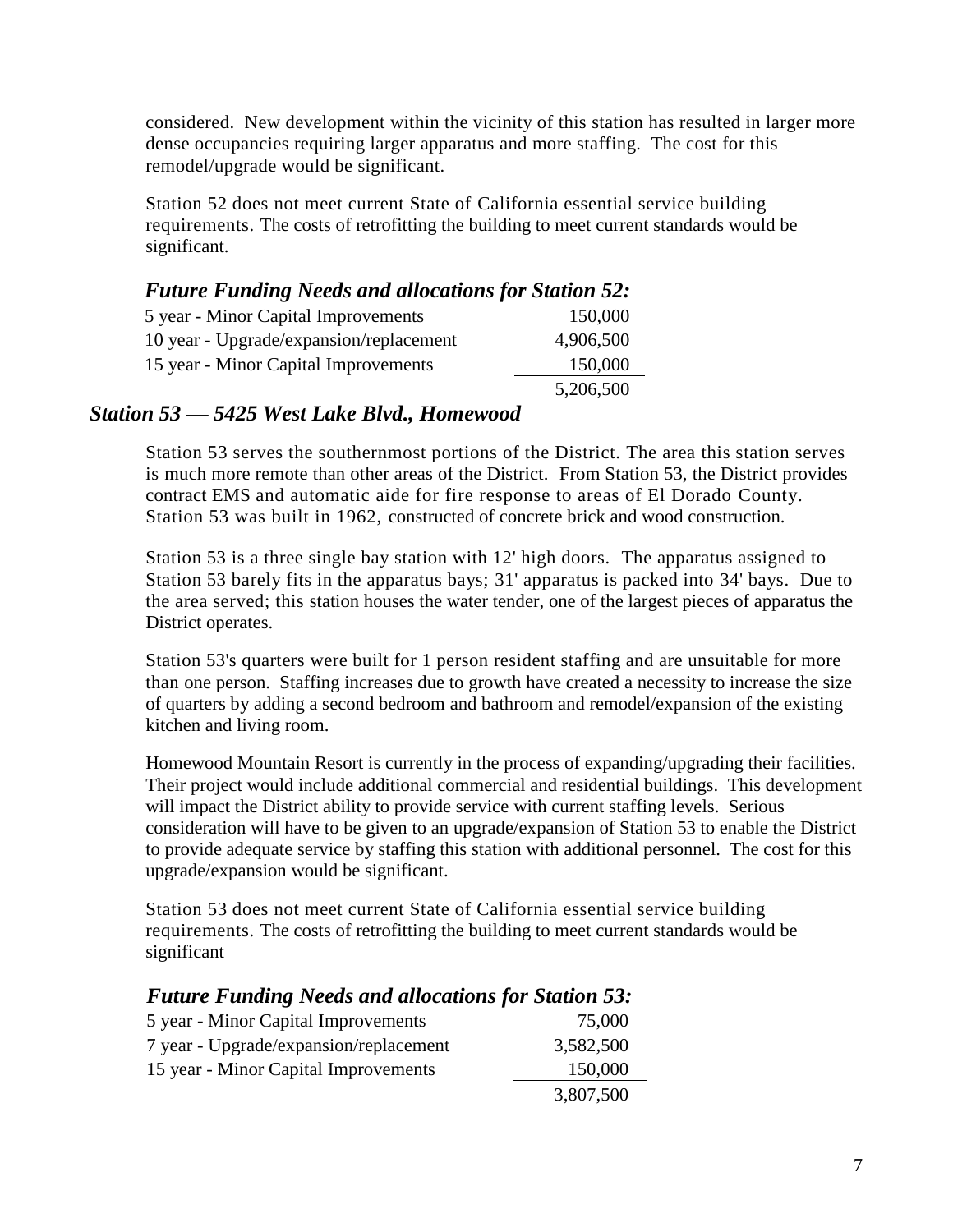#### *Station 54— 159 Observation Drive, Tahoe City*

Station 54 is located in the Dollar Hill area of the District. The station serves both as a working mechanics shop of the District and storage for response apparatus. Station 54 is on a residential lot in a residential neighborhood. The Station built in 1962 with wood frame construction and residential station design. This station is marginally adequate for its present use; however incompatible with residential zoning. A long term plan should move the mechanics shop into larger more industrial facility. This fire station would need significant additions to house full time staffing.

Station 54 does not meet current State of California essential service building requirements. The costs of retrofitting the building to meet current standards would be significant.

### *Future Funding Needs and allocations for Station 54:*

| 5 year - Minor Capital Improvements     | 75,000    |
|-----------------------------------------|-----------|
| <b>Upgrade of Mechanic Shop</b>         | 300,000   |
| 15 year - Upgrade/expansion/replacement | 3,500,000 |
|                                         | 3,875,000 |

#### *Station 55 — 240 Carnelian Bay Rd., Carnelian Bay*

Station 55 is located in the community of Carnelian Bay, about midway between the North boundary of the District and the main station, station 51. This station was built in 1962 as residential fire station. The building is two story and of poured concrete and block construction.

Both quarters and apparatus bays are adequate for the apparatus assigned, although some modifications of door height must be considered. The station is presently being utilized apparatus and equipment storage. Additionally it is used during the summer months as a staffed station by CalFire.

Station 55 does not meet current State of California essential service building requirements. The costs of retrofitting the building to meet current standards would be significant.

### *Future Funding Needs and allocations for Station 55:*

| 5 year - Minor Capital Improvements  | 75,000  |
|--------------------------------------|---------|
| 15 year - Minor Capital Improvements | 150,000 |
|                                      | 225,000 |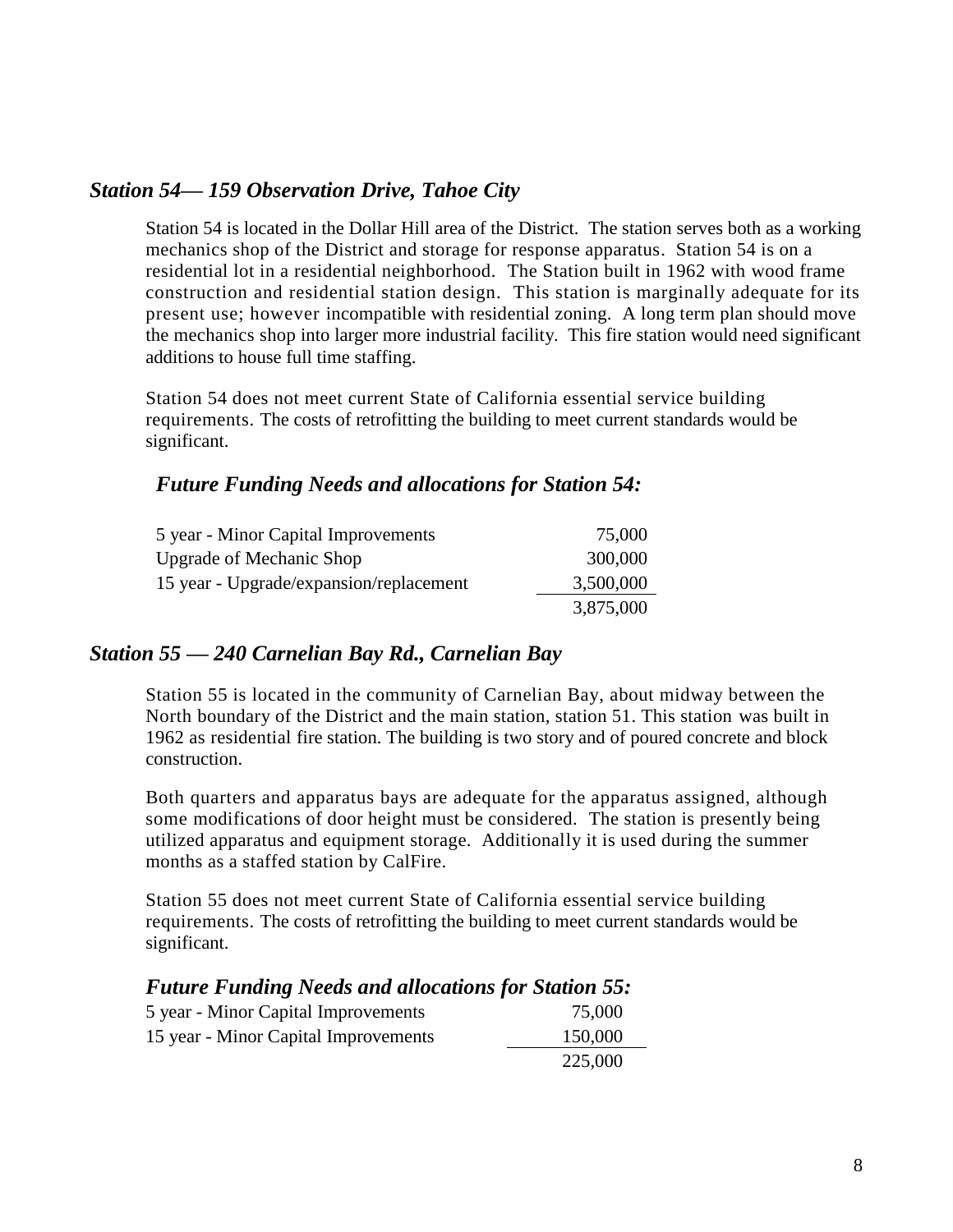### *Future Fire Station Property — 2155 West Lake Blvd., Pine/and (Kilner Park)*

This undeveloped property is strategically located along the West shore of the Fire District between 2 existing fire Stations (Sta. 51 and 53). Many years ago the Fire District was granted the right to develop a fire station on the South East corner of this property. Tahoe City PUD currently maintains the property as a park. A staffed fire station at this location would significantly reduce critical response times to local communities. Budget constraints and fiscal priorities have prevented development of this site.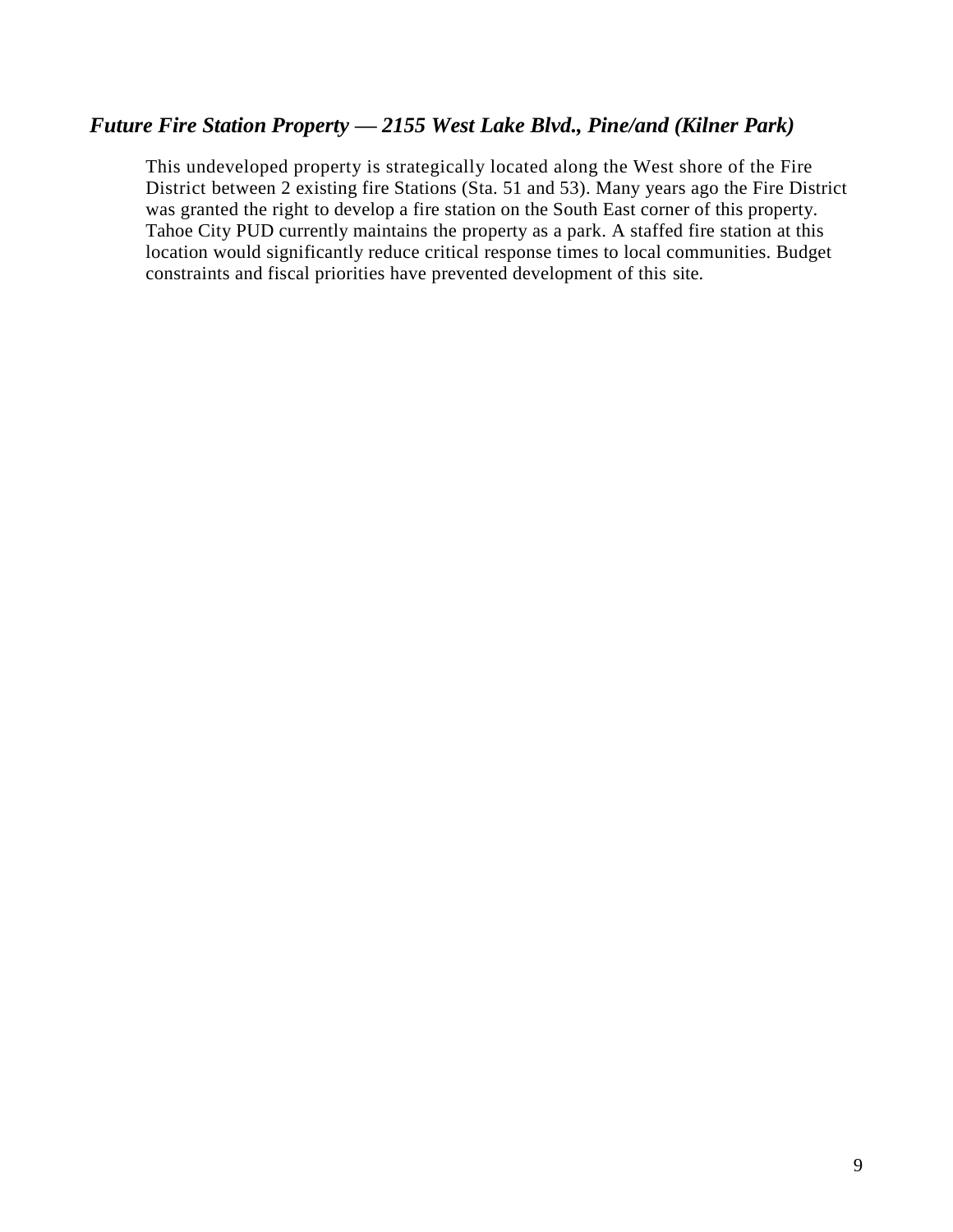# *Ongoing Inflation Adjustment*

Mitigation fees are adjusted annually to accommodate the impact of development (growth) on fire protection services within the District. The District adjusts mitigation fees based on the percent change in construction costs as defined in the Construction Cost Index (CCI) published by the *Engineering News-Record.* The need for the District to adjust mitigation fees annually was approved by the Placer County Board of Supervisors, and recommended in the Fire Facilities Mitigation Fee Study.

### *Proposed 2015 Mitigation Fee Rate adjustment based on the Updated Impact Fee Study*

Fixed rate pricing structures are unable to keep pace with increasing costs of facilities, vehicles, and general fire protection infrastructure requirements. Thus consistent with the spirit of the enabling legislation, the North Tahoe Fire Protection District has adjusted its mitigation fee schedule for 2014/2015. The District's last mitigation fee structure increase occurred in 2011 and was based on the Construction Cost Index (CCI) published by the *Engineering News-Record.* The CCI rate of change for the period November 2013 thru November 2014 was 2.5%.

The below chart outlines the existing and proposed rate structure for the mitigation fee schedule.

|                              | <b>FEE SCHEDULE</b>    |                        |
|------------------------------|------------------------|------------------------|
| <b>CONSTRUCTION TYPE</b>     | <b>EXISTING</b>        | <b>NEW PROPOSED</b>    |
| Residential                  | \$1.01 per square foot | \$1.03 per square foot |
| Nonresidential<br>Commercial | \$0.69 per square foot | \$0.70 per square foot |
| Office                       | \$0.87 per square foot | \$0.89 per square foot |
| Industrial                   | \$0.58 per square foot | \$0.59 per square foot |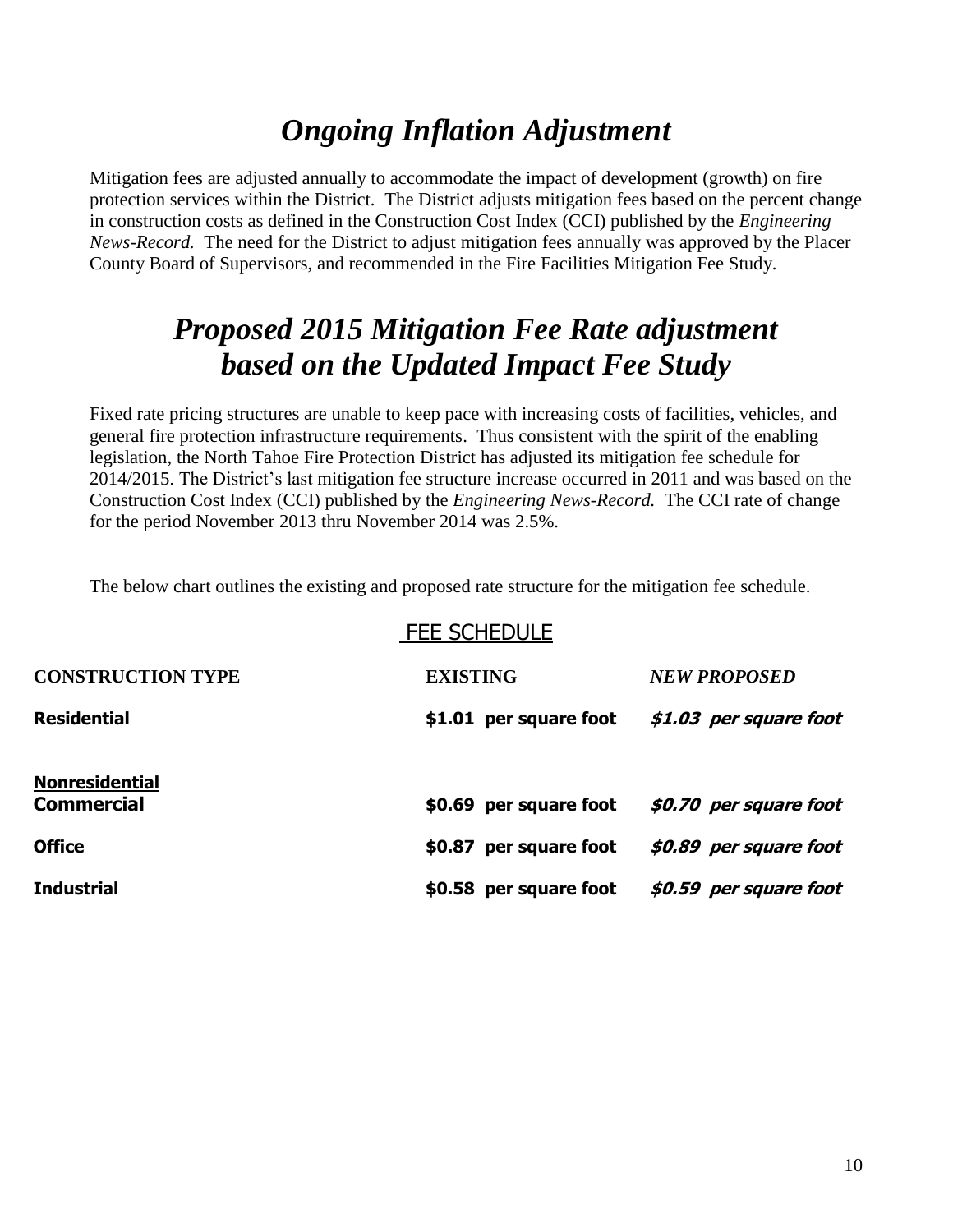|                                          | FY 12-13  | FY 13-14 | FY 14-15  | FY 15-16  | FY 16-17  | FY 17-18  | FY 18-19  |
|------------------------------------------|-----------|----------|-----------|-----------|-----------|-----------|-----------|
|                                          | Actual    | Actual   | Projected | Projected | Projected | Projected | Projected |
|                                          |           |          |           |           |           |           |           |
| <b>Mitigation Fund Beginning Balance</b> | \$53,694  | \$19,155 | \$53,694  | \$24,519  | \$20,344  | \$21,224  | \$7,104   |
|                                          |           |          |           |           |           |           |           |
| <b>Revenue Category</b>                  |           |          |           |           |           |           |           |
| Projected annual mitigation fees revenue | \$63,141  | \$73,784 | \$75,000  | \$75,000  | \$80,000  | \$80,000  | \$80,000  |
| Projected account interest at 1.1% APR   | \$1,500   | \$803    | \$825     | \$825     | \$880     | \$880     | \$880     |
|                                          |           |          |           |           |           |           |           |
|                                          |           |          |           |           |           |           |           |
| <b>Total Revenues</b>                    | \$118,335 | \$93,742 | \$129,519 | \$100,344 | \$101,224 | \$102,104 | \$87,984  |
|                                          |           |          |           |           |           |           |           |
|                                          | FY 12-13  | FY 13-14 | FY 14-15  | FY 15-16  | FY 16-17  | FY 17-18  | FY 18-19  |
| <b>Expenditure Category</b>              | Actual    | Actual   | Projected | Projected | Projected | Projected | Projected |
|                                          |           |          |           |           |           |           |           |
| New Fire Station 51                      | \$85,000  | \$80,000 | \$100,000 | \$80,000  | \$80,000  | \$80,000  | \$85,000  |
| Equipment                                |           | \$4,150  | \$5,000   |           |           |           |           |
| Mitigation Plan Update                   | \$14,180  |          |           |           |           | \$15,000  |           |
|                                          |           |          |           |           |           |           |           |
|                                          |           |          |           |           |           |           |           |
| <b>Total Expenditures</b>                |           |          |           |           |           |           |           |
| <b>Mitigation Fund Ending Balance</b>    | \$19,155  | \$9,592  | \$24,519  | \$20,344  | \$21,224  | \$7,104   | \$2,984   |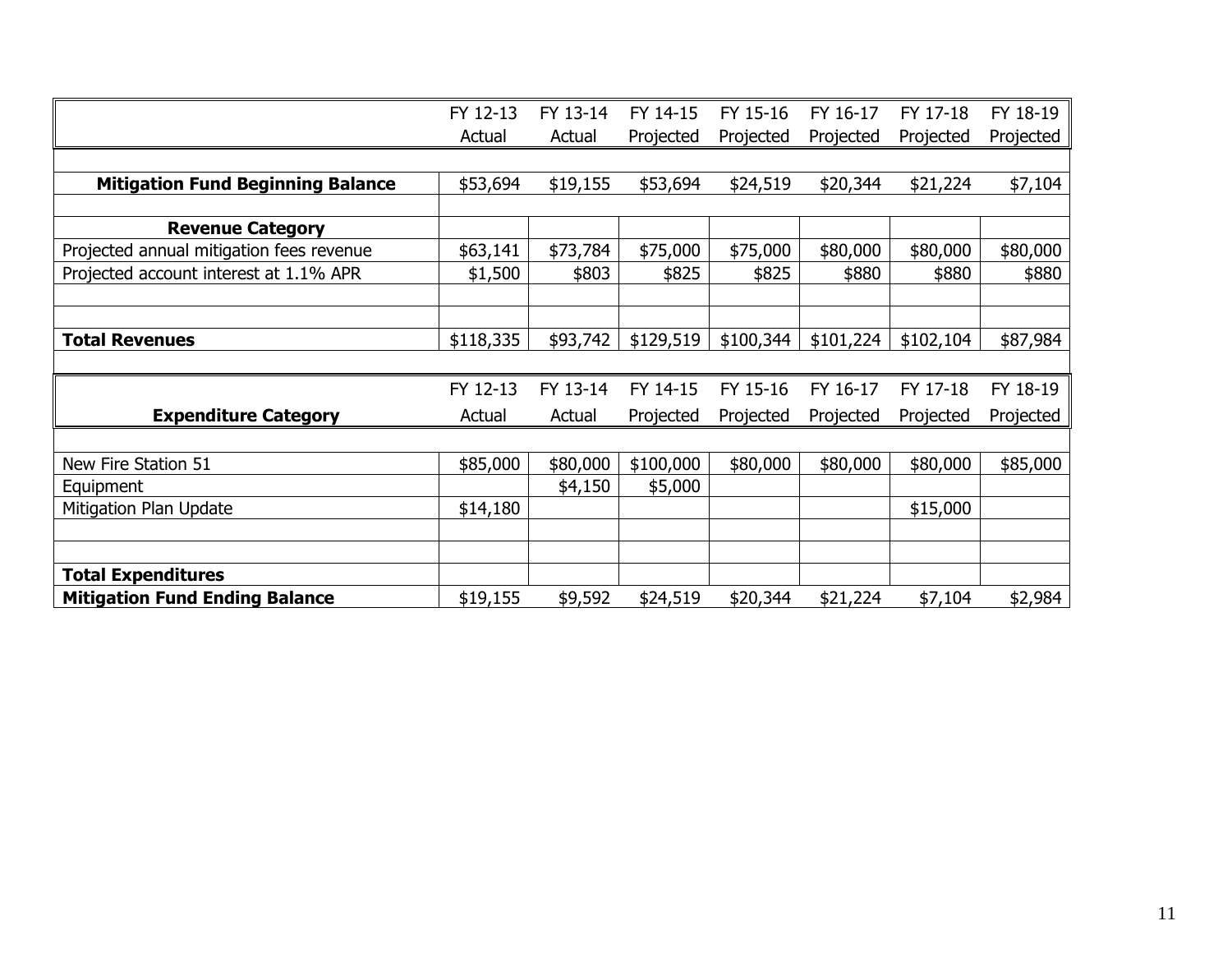## *North Tahoe Fire Protection District Use Statement*

AB 1600 states that a District must have a statement of use to which mitigation fees are to be assigned. For the fiscal year 2014/2015, the fire mitigation fees collected within the North Tahoe Fire Protection District will be utilized towards the following programs:

- 1. **New fire station (Station 51):** The District has replaced its headquarters fire station with the construction of Station 51/Public Safety Center, completed in 2012. This building achieved a LEED "Gold" certification. The station is 20,027 sq. ft., with Chief Officers, Fire Marshal, Forest Fuels and administrative staff offices on the first floor of the building along with 5 double deep, pull through apparatus bays (approximately 7,000 sq. ft.). Staff quarters and an emergency operations center are located on the lower floor.
- 2. **Equipment:** The District has recognized the need to add additional equipment to our engine companies. Many of our engines have a full complement of equipment required by NFPA 1901, however some do not. The District endeavors to comply with NFPA 1901 by added this new equipment to our engine companies.